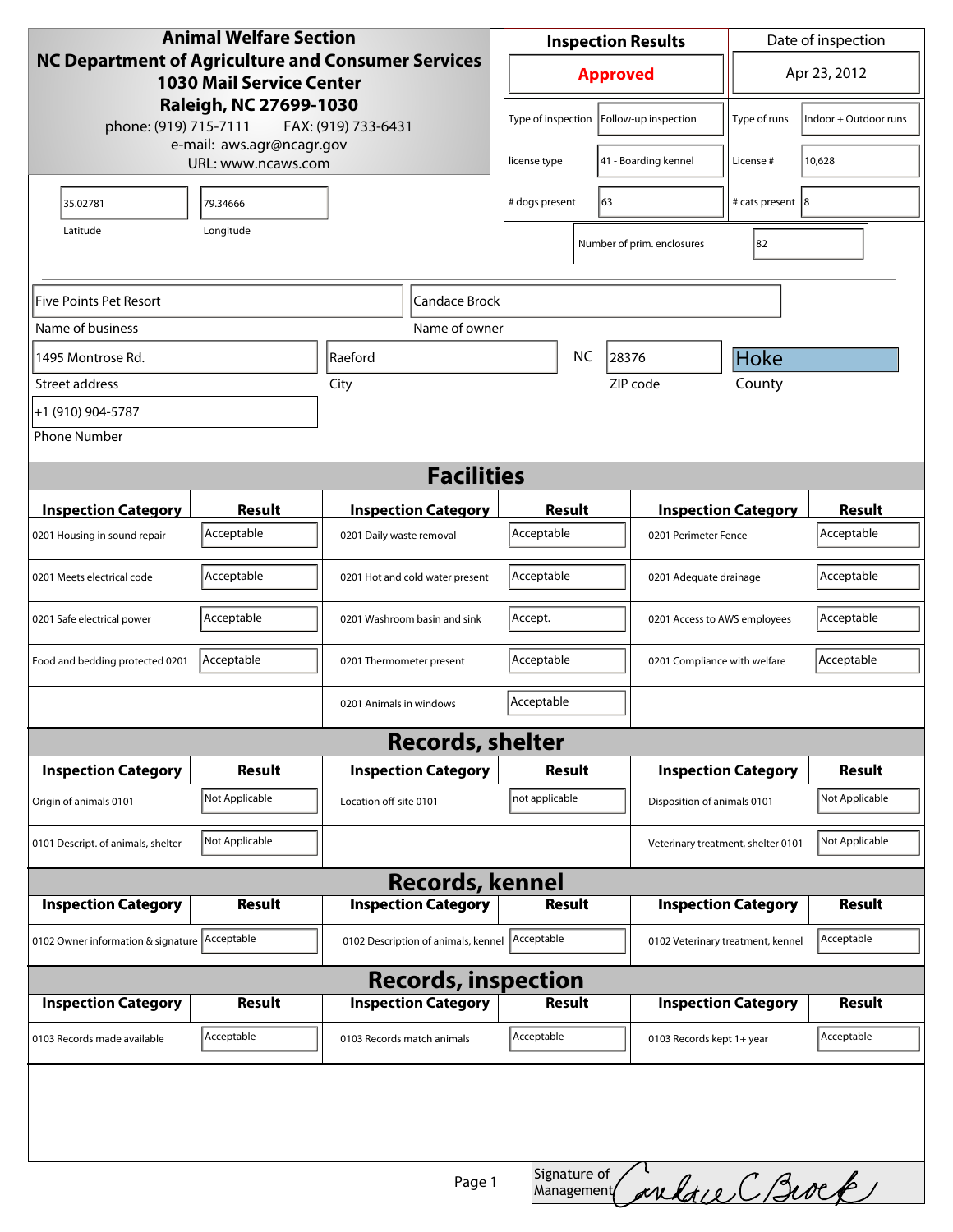| <b>Animal Welfare Section, NCDA&amp;CS</b>                  |                                                           |                                    | Date of inspection<br><b>Inspection Results</b> |                                     |                                    |               |  |  |
|-------------------------------------------------------------|-----------------------------------------------------------|------------------------------------|-------------------------------------------------|-------------------------------------|------------------------------------|---------------|--|--|
| Inspection Report, continued                                |                                                           |                                    | <b>Approved</b>                                 |                                     |                                    | Apr 23, 2012  |  |  |
|                                                             | <b>Candace Brock</b><br><b>Five Points Pet Resort</b>     |                                    |                                                 | Raeford                             |                                    |               |  |  |
| <b>Indoor facilities</b>                                    |                                                           |                                    |                                                 |                                     |                                    |               |  |  |
| <b>Inspection Category</b>                                  | Result                                                    | <b>Inspection Category</b>         | Result                                          | <b>Inspection Category</b>          |                                    | <b>Result</b> |  |  |
| 0202 Ambient temperature, indoor                            | Acceptable                                                | 0202 Ventilation, indoor           | Acceptable                                      | Acceptable<br>0202 Lighting, indoor |                                    |               |  |  |
| 0202 Imperv./Sanitary surf., indoor                         | Acceptable                                                | 0202 Drainage, indoor              | Acceptable                                      |                                     |                                    |               |  |  |
| <b>Outdoor facilities</b>                                   |                                                           |                                    |                                                 |                                     |                                    |               |  |  |
| <b>Inspection Category</b>                                  | Result                                                    | <b>Inspection Category</b>         | Result                                          | <b>Inspection Category</b>          |                                    | Result        |  |  |
| 0203 Impervious surfaces, outdoor                           | Acceptable                                                | 0203 Housing, 1 per animal         | Not Applicable                                  |                                     | 0203 Protection from elements      |               |  |  |
| 0203 Owner advised, outdoor                                 | Acceptable                                                | 0203 Drainage, outdoor             | Acceptable                                      |                                     |                                    |               |  |  |
| <b>Primary enclosures</b>                                   |                                                           |                                    |                                                 |                                     |                                    |               |  |  |
| <b>Inspection Category</b>                                  | Result                                                    | <b>Inspection Category</b>         | Result                                          | <b>Inspection Category</b>          |                                    | Result        |  |  |
| 0204 Drainage prev. cross contam.                           | Acceptable                                                | 0204 Fence height >= 5 feet        | Acceptable                                      |                                     | 0204 1:10 ratio, person: human     |               |  |  |
| 0204 Surf. impervious to moisture                           | Acceptable                                                | 0204 Enclosure is escape proof     | Acceptable                                      |                                     | 0204 Cats, $>=$ 4 sq. ft. / adult  |               |  |  |
| 0204 Prevent contact with wood                              | Acceptable                                                | 0204 Solid resting surface         | Acceptable                                      |                                     | 0204 Cats, $<= 12$ / enclosure     |               |  |  |
| 0204 Enclosures in sound repair                             | Acceptable                                                | 0204 Cats, raised resting surface  | Acceptable                                      |                                     | 0204 Cats, 1 litter pan / 3 adults |               |  |  |
| 0204 Size of enclosure                                      | Acceptable<br>Acceptable<br>0204 Dogs, supervision if > 4 |                                    |                                                 |                                     |                                    |               |  |  |
|                                                             |                                                           | <b>Feeding</b>                     |                                                 |                                     |                                    |               |  |  |
| <b>Inspection Category</b>                                  | <b>Result</b>                                             | <b>Inspection Category</b>         | <b>Result</b>                                   | <b>Inspection Category</b>          |                                    | <b>Result</b> |  |  |
| 0205 Feeding, 1x / day, adult                               | Acceptable                                                | 0205 Feeding, 1 bowl / adult       | Acceptable                                      | 0205 Feeding, commercial food       |                                    | Acceptable    |  |  |
| 0205 Feeding, bowl in good repair                           | Acceptable                                                | 0205 Feeding, quality food         | Not Applicable                                  | 0205 Feeding, bowl is protected     |                                    | Acceptable    |  |  |
| 0205 Feeding, 2x / day, young                               | Acceptable                                                |                                    |                                                 |                                     |                                    |               |  |  |
| <b>Watering</b>                                             |                                                           |                                    |                                                 |                                     |                                    |               |  |  |
| <b>Inspection Category</b>                                  | <b>Result</b>                                             | <b>Inspection Category</b>         | <b>Result</b>                                   |                                     |                                    |               |  |  |
| 0206 Watering, continuous access                            | Acceptable                                                | 0206 Watering, bowl in good repair | Acceptable                                      |                                     |                                    |               |  |  |
| <b>Sanitation/Employees/Classification &amp; Separation</b> |                                                           |                                    |                                                 |                                     |                                    |               |  |  |
| <b>Inspection Category</b>                                  | <b>Result</b>                                             | <b>Inspection Category</b>         | <b>Result</b>                                   | <b>Inspection Category</b>          |                                    | <b>Result</b> |  |  |
| 0207 Waste removal 2x / day                                 | Acceptable                                                | 0207 Grounds overgrown             | Acceptable                                      | 0207 Young given social interact.   |                                    | Acceptable    |  |  |
| 0207 Animals removed while clean                            | Acceptable                                                | 0207 Pest Control                  | Not Applicable                                  | 0207 Species separated              |                                    | Acceptable    |  |  |
|                                                             |                                                           |                                    |                                                 |                                     |                                    |               |  |  |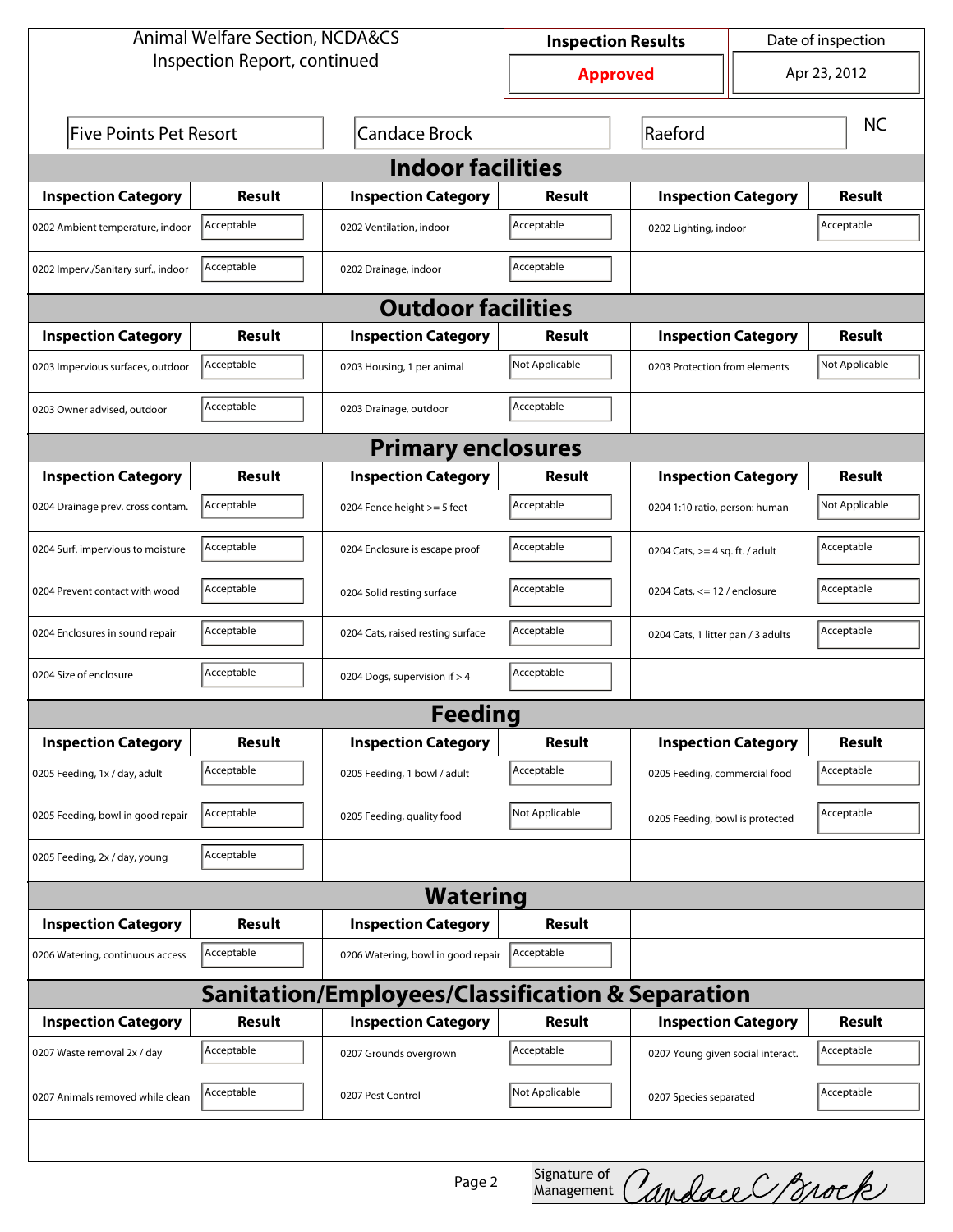| <b>Animal Welfare Section, NCDA&amp;CS</b>                                                                                                                                   |                                       |                                                                                                                                                                    | <b>Inspection Results</b> |                                  |                            | Date of inspection |  |  |
|------------------------------------------------------------------------------------------------------------------------------------------------------------------------------|---------------------------------------|--------------------------------------------------------------------------------------------------------------------------------------------------------------------|---------------------------|----------------------------------|----------------------------|--------------------|--|--|
| Inspection Report, continued                                                                                                                                                 |                                       | <b>Approved</b>                                                                                                                                                    |                           | Apr 23, 2012                     |                            |                    |  |  |
| <b>Five Points Pet Resort</b><br><b>Candace Brock</b>                                                                                                                        |                                       |                                                                                                                                                                    | Raeford                   |                                  |                            | <b>NC</b>          |  |  |
|                                                                                                                                                                              |                                       | <b>Sanitation/Employees/Classification &amp; Separation (continued)</b>                                                                                            |                           |                                  |                            |                    |  |  |
| <b>Inspection Category</b>                                                                                                                                                   | <b>Result</b>                         | <b>Inspection Category</b>                                                                                                                                         | Result                    | <b>Inspection Category</b>       |                            | <b>Result</b>      |  |  |
| 0207 Enclosure sanitized 2x / day                                                                                                                                            | Acceptable                            | 0207 Number of employees                                                                                                                                           | Acceptable                | 0207 Isolation area & signage    |                            | Acceptable         |  |  |
| 0207 Method of sanitation                                                                                                                                                    | Acceptable                            | 0207 Females in estrus, separated                                                                                                                                  | Acceptable                | 0207 Long term care program      |                            | Not Applicable     |  |  |
| 0207 Build./grnds., clean & repair                                                                                                                                           | Acceptable                            | 0207 Owner perm, commingling                                                                                                                                       | Not Applicable            | 0207 Animals confined            |                            | Acceptable         |  |  |
|                                                                                                                                                                              |                                       | 0207 Young with dam                                                                                                                                                | Not Applicable            |                                  |                            |                    |  |  |
|                                                                                                                                                                              |                                       | <b>Veterinary Care</b>                                                                                                                                             |                           |                                  |                            |                    |  |  |
| <b>Inspection Category</b>                                                                                                                                                   | Result                                | <b>Inspection Category</b>                                                                                                                                         | Result                    |                                  | <b>Inspection Category</b> | Result             |  |  |
| 0210 Program of veterinary care                                                                                                                                              | Acceptable                            | 0210 Daily observation of animals                                                                                                                                  | Acceptable                | 0210 Rabies vaccination          |                            | Not Applicable     |  |  |
| 0210 Veterinary care when needed                                                                                                                                             | Acceptable                            |                                                                                                                                                                    |                           |                                  |                            |                    |  |  |
| <b>Vehicles</b>                                                                                                                                                              |                                       |                                                                                                                                                                    |                           |                                  |                            |                    |  |  |
| 0301 Vehicles mechanically sound                                                                                                                                             | Not Applicable                        | 0301 Fresh air and ventilation                                                                                                                                     | Not Applicable            | 0301 Cargo area clean            |                            | Not Applicable     |  |  |
|                                                                                                                                                                              |                                       | <b>Primary Enclosure Used in Transportation</b>                                                                                                                    |                           |                                  |                            |                    |  |  |
| <b>Inspection Category</b>                                                                                                                                                   | Result                                | <b>Inspection Category</b>                                                                                                                                         | Result                    | <b>Inspection Category</b>       |                            | Result             |  |  |
| 0302 Construction of enclosure                                                                                                                                               | Not Applicable                        | 0302 Age and species separated                                                                                                                                     | Not Applicable            | 0302 Size of transport enclosure |                            | Not Applicable     |  |  |
| 0302 Enclosure clean & sanitized                                                                                                                                             | Not Applicable                        |                                                                                                                                                                    |                           |                                  |                            |                    |  |  |
|                                                                                                                                                                              | <b>Transportation: Food and Water</b> |                                                                                                                                                                    |                           | <b>Transportation: Care</b>      |                            |                    |  |  |
| <b>Inspection Category</b>                                                                                                                                                   | <b>Result</b>                         |                                                                                                                                                                    |                           | <b>Inspection Category</b>       |                            | <b>Result</b>      |  |  |
| 0303 Food & water during transport                                                                                                                                           | Not Applicable                        |                                                                                                                                                                    |                           | 0304 Observation of animals      |                            | Not Applicable     |  |  |
|                                                                                                                                                                              |                                       | Narrative Explanation, if needed                                                                                                                                   |                           |                                  |                            |                    |  |  |
|                                                                                                                                                                              |                                       | Today's visit is for the purpose of following up on my recommendation that the owners install metal support beams to the bottom of the outdoor recreation area for |                           |                                  |                            |                    |  |  |
| added support & security - noted in my 4/4/12 inspection. All outdoor runs are now equipped with metal support beams at the bottom of the chain link enclosures, as well     |                                       |                                                                                                                                                                    |                           |                                  |                            |                    |  |  |
| as metal beams added to the gap between the chain link doors and kennel wall, this was added for the extra security of small breed dogs. Owner's have also upgraded their    |                                       |                                                                                                                                                                    |                           |                                  |                            |                    |  |  |
| security system to a new digital video monitoring set-up that allows for more cameras on all areas of the facility, as well as more storage memory. The security system used |                                       |                                                                                                                                                                    |                           |                                  |                            |                    |  |  |
| before had less cameras, and less memory storage - which meant that everything was recorded over itself every two weeks - making access to view any video difficult after a  |                                       |                                                                                                                                                                    |                           |                                  |                            |                    |  |  |
| period of time.                                                                                                                                                              |                                       |                                                                                                                                                                    |                           |                                  |                            |                    |  |  |
| check here if additional pages of narrative are attached<br>Digitally signed by E. Garner<br>Digital signature of inspector                                                  |                                       |                                                                                                                                                                    |                           |                                  |                            |                    |  |  |
| Date: 2012.04.23 12:38:02 -04'00'<br>(disregard if report has 4 pages)<br>check here if a euthanasia inspection form is attached                                             |                                       |                                                                                                                                                                    |                           |                                  |                            |                    |  |  |
|                                                                                                                                                                              |                                       | Page 3                                                                                                                                                             | Signature of              | Management Caniforce C Brock     |                            |                    |  |  |